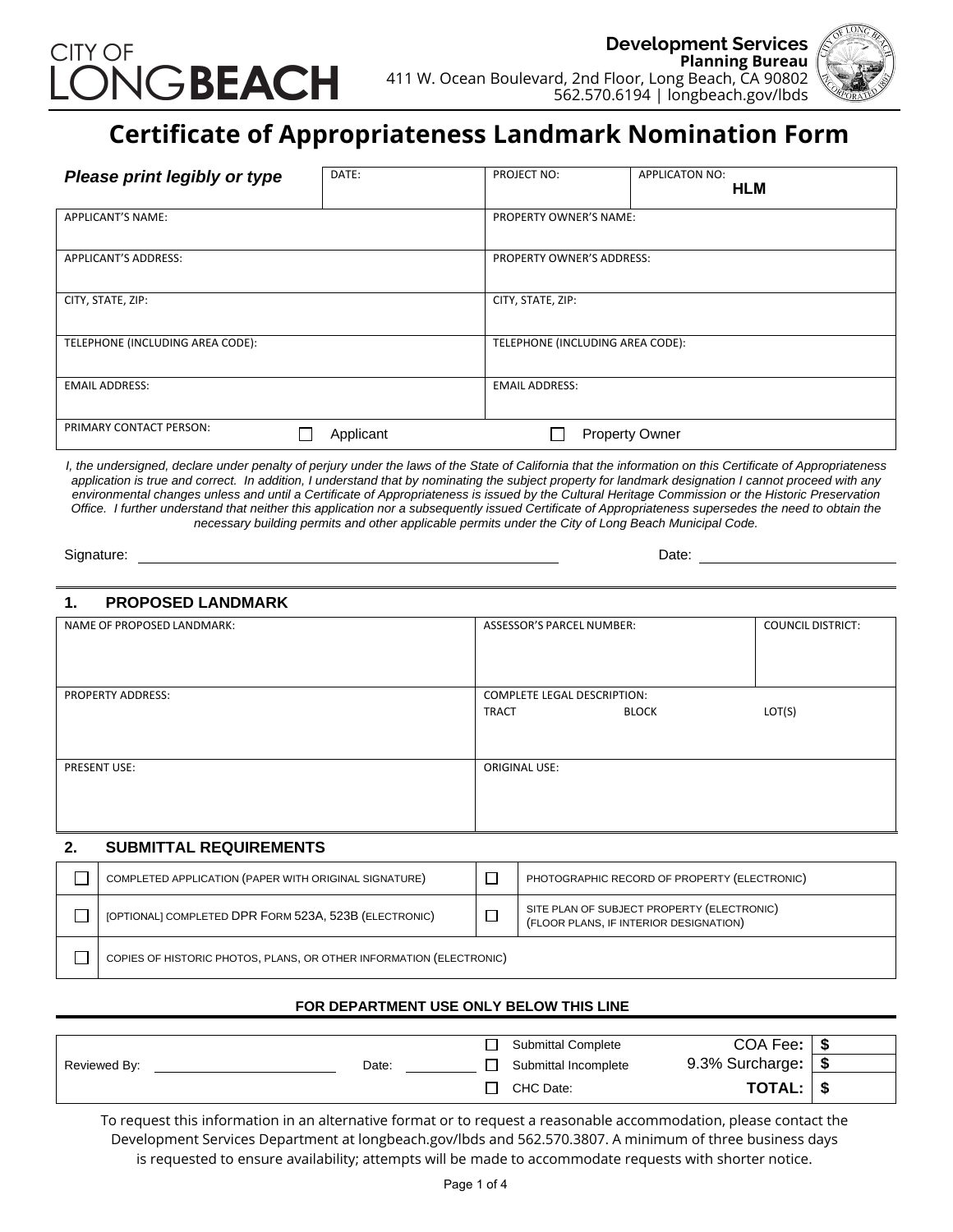## **3. DESCRIPTION**

| ARCHITECTURAL STYLE:<br><b>CONSTRUCTION DATE:</b>                                                                                           |  |
|---------------------------------------------------------------------------------------------------------------------------------------------|--|
|                                                                                                                                             |  |
|                                                                                                                                             |  |
|                                                                                                                                             |  |
| <b>FACTUAL</b><br><b>ESTIMATED</b>                                                                                                          |  |
|                                                                                                                                             |  |
| ARCHITECT, DESIGNER, OR ENGINEER:<br><b>CONTRACTOR OR OTHER BUILDER:</b>                                                                    |  |
|                                                                                                                                             |  |
|                                                                                                                                             |  |
|                                                                                                                                             |  |
|                                                                                                                                             |  |
|                                                                                                                                             |  |
| EXCELLENT<br>GOOD<br>CONDITION:<br>FAIR<br>DETERIORATED<br>$\mathbf{I}$                                                                     |  |
| <b>ALTERATIONS:</b>                                                                                                                         |  |
|                                                                                                                                             |  |
|                                                                                                                                             |  |
|                                                                                                                                             |  |
|                                                                                                                                             |  |
|                                                                                                                                             |  |
|                                                                                                                                             |  |
|                                                                                                                                             |  |
|                                                                                                                                             |  |
|                                                                                                                                             |  |
| THREATS TO SITE:<br>$\Box$<br><b>NONE KNOWN</b><br>PRIVATE DEVELOPMENT<br>VANDALISM<br>PUBLIC WORKS PROJECT<br>$\mathsf{I}$<br>$\mathbf{L}$ |  |
|                                                                                                                                             |  |
| OTHER:<br>ZONING                                                                                                                            |  |
|                                                                                                                                             |  |
| IS THE STRUCTURE:<br>MOVED<br><b>UNKNOWN</b><br>ON ITS ORIGINAL SITE                                                                        |  |

# **4. SIGNIFICANCE**

| BRIEFLY STATE HISTORICAL AND/OR ARCHITECTURAL IMPORTANCE OF THE PROPOSED LANDMARK:<br>INCLUDE DATES, EVENTS, AND PERSON(S) ASSOCIATED WITH THE SITE. (USE AN ADDITIONAL SHEET IF NECESSARY) |
|---------------------------------------------------------------------------------------------------------------------------------------------------------------------------------------------|
|                                                                                                                                                                                             |
|                                                                                                                                                                                             |
|                                                                                                                                                                                             |
|                                                                                                                                                                                             |
|                                                                                                                                                                                             |
|                                                                                                                                                                                             |
|                                                                                                                                                                                             |
|                                                                                                                                                                                             |
|                                                                                                                                                                                             |
|                                                                                                                                                                                             |
|                                                                                                                                                                                             |
| SOURCES (LIST BOOKS, DOCUMENTS, SURVEYS, PERSONAL INTERVIEW WITH DATES)                                                                                                                     |
|                                                                                                                                                                                             |
|                                                                                                                                                                                             |
|                                                                                                                                                                                             |
|                                                                                                                                                                                             |
|                                                                                                                                                                                             |
|                                                                                                                                                                                             |
|                                                                                                                                                                                             |
|                                                                                                                                                                                             |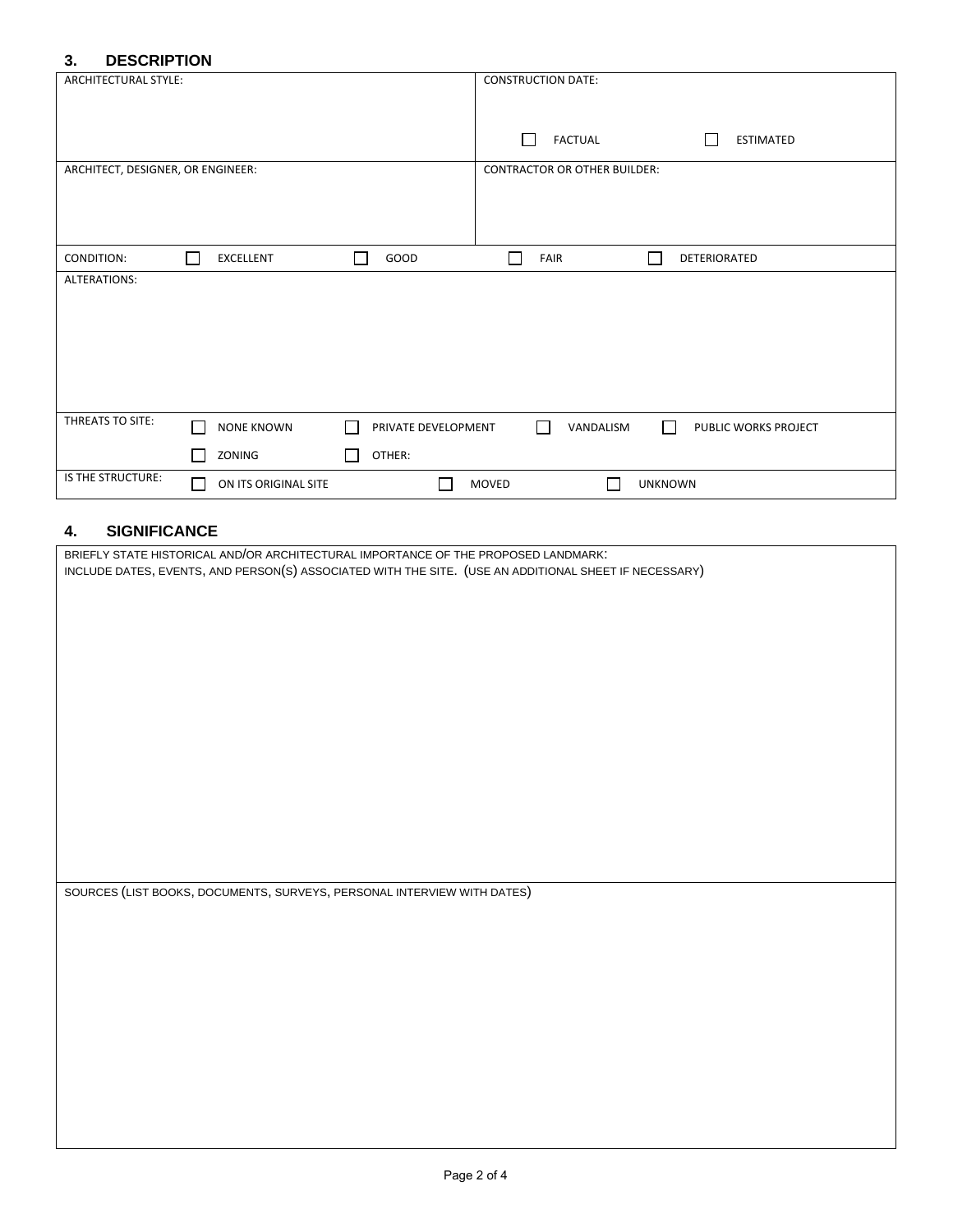# **5. CHARACTER DEFINING FEATURES**

| NAME OF PROPOSED LANDMARK:                                                                                                                                                                                                                                    | PROPERTY ADDRESS:                                          |
|---------------------------------------------------------------------------------------------------------------------------------------------------------------------------------------------------------------------------------------------------------------|------------------------------------------------------------|
|                                                                                                                                                                                                                                                               |                                                            |
|                                                                                                                                                                                                                                                               |                                                            |
|                                                                                                                                                                                                                                                               |                                                            |
| NUMBER OF STORIES:                                                                                                                                                                                                                                            | PLAN TYPE (BASIC SHAPE OF THE BUILDING):                   |
|                                                                                                                                                                                                                                                               |                                                            |
|                                                                                                                                                                                                                                                               |                                                            |
| ARCHITECTURAL STYLE:                                                                                                                                                                                                                                          | STRUCTURE USE (RESIDENCE, ETC):                            |
|                                                                                                                                                                                                                                                               |                                                            |
|                                                                                                                                                                                                                                                               |                                                            |
|                                                                                                                                                                                                                                                               |                                                            |
| <b>EXTERIOR FINISH MATERIAL</b>                                                                                                                                                                                                                               |                                                            |
| BODY (WOOD SIDING, WOOD SHINGLES, BRICK, STUCCO, ETC.):                                                                                                                                                                                                       | TRIM (WOOD, METAL, ETC):                                   |
|                                                                                                                                                                                                                                                               |                                                            |
|                                                                                                                                                                                                                                                               |                                                            |
|                                                                                                                                                                                                                                                               |                                                            |
| <b>ROOF</b>                                                                                                                                                                                                                                                   |                                                            |
| SHAPE (GABLE, HIPPED, MANSARD, ETC):                                                                                                                                                                                                                          | MATERIAL (CLAY TILE, ASPHALT, WOOD SHINGLES, ETC):         |
|                                                                                                                                                                                                                                                               |                                                            |
|                                                                                                                                                                                                                                                               |                                                            |
|                                                                                                                                                                                                                                                               |                                                            |
| <b>WINDOWS</b>                                                                                                                                                                                                                                                |                                                            |
| WINDOW MATERIAL & TYPE (WOOD, SINGLE HUNG, DOUBLE HUNG, CASEMENT, HORIZONTAL SLIDING, ETC):                                                                                                                                                                   |                                                            |
|                                                                                                                                                                                                                                                               |                                                            |
|                                                                                                                                                                                                                                                               |                                                            |
|                                                                                                                                                                                                                                                               |                                                            |
|                                                                                                                                                                                                                                                               |                                                            |
| <b>ENTRY</b>                                                                                                                                                                                                                                                  |                                                            |
| DOOR LOCATION (RECESSED, CENTERED, OFF-CENTER, CORNER, ETC):                                                                                                                                                                                                  | DOOR STYLE (TWO PANEL, THREE PANEL, DOOR WITH GLASS, ETC): |
|                                                                                                                                                                                                                                                               |                                                            |
|                                                                                                                                                                                                                                                               |                                                            |
|                                                                                                                                                                                                                                                               |                                                            |
|                                                                                                                                                                                                                                                               |                                                            |
| <b>ADDITIONAL CHARACTER DEFINING ELEMENTS OF THE STRUCTURE</b>                                                                                                                                                                                                |                                                            |
| IDENTIFY ORIGINAL FEATURES SUCH AS PORCHES; BALCONIES; NUMBER AND SHAPE OF DORMERS; NUMBER AND LOCATION OF CHIMNEYS; SHUTTERS;                                                                                                                                |                                                            |
| SECONDARY FINISH MATERIALS; PARAPETS; METAL TRIM; DECORATIVE TILE OR CAST STONE; ARCHES; ORNAMENTAL WOODWORK; SYMMETRY OR<br>ASYMMETRY; CORNICES; FRIEZES; TOWERS OR TURRETS; BAY WINDOWS; HALFTIMBERING; HORIZONTALLY; VERTICALLY; FORMALITY OR INFORMALITY; |                                                            |
| <b>GARDEN WALLS, ETC:</b>                                                                                                                                                                                                                                     |                                                            |
|                                                                                                                                                                                                                                                               |                                                            |
|                                                                                                                                                                                                                                                               |                                                            |
|                                                                                                                                                                                                                                                               |                                                            |
|                                                                                                                                                                                                                                                               |                                                            |
|                                                                                                                                                                                                                                                               |                                                            |
|                                                                                                                                                                                                                                                               |                                                            |
|                                                                                                                                                                                                                                                               |                                                            |
|                                                                                                                                                                                                                                                               |                                                            |
|                                                                                                                                                                                                                                                               |                                                            |
|                                                                                                                                                                                                                                                               |                                                            |
|                                                                                                                                                                                                                                                               |                                                            |
|                                                                                                                                                                                                                                                               |                                                            |
|                                                                                                                                                                                                                                                               |                                                            |
|                                                                                                                                                                                                                                                               |                                                            |
|                                                                                                                                                                                                                                                               |                                                            |
|                                                                                                                                                                                                                                                               |                                                            |
|                                                                                                                                                                                                                                                               |                                                            |
|                                                                                                                                                                                                                                                               |                                                            |
|                                                                                                                                                                                                                                                               |                                                            |